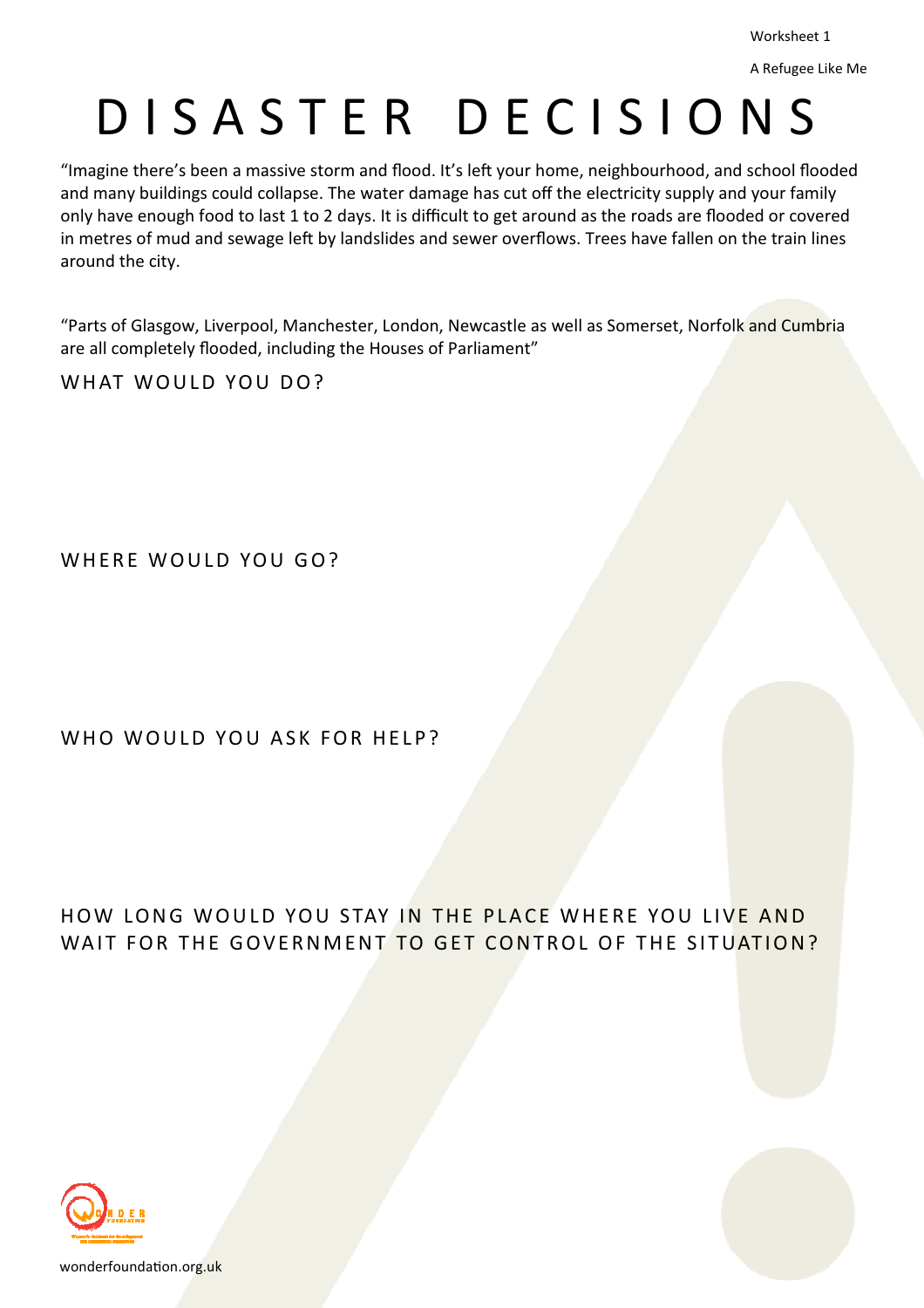Worksheet 2

```
A Refugee Like Me
```
## WHO IS A REFUGEE?

My name is Ana Maria. I am from Colombia. My family had to leave our farm because there was fighting. My brother was killed and my parents didn't think it was safe for us to stay there.

My name is Yanis. I am from Greece. During the economic crisis my parents lost their jobs and we couldn't afford to pay our rent. We had to go to live with my aunt and uncle in the countryside

My name is Zainab. I am from Afghanistan. My family left our town because the Taliban wanted my older brother to join them to fight the government. In the middle of the night we escaped and are now living in Pakistan.

My name is Chenxi. I am from China. My father was a lawyer campaigning for democracy. He was put in prison because the Government didn't like what he was saying. I was born in the USA when my dad was studying there so I have an American passport and my mum sent me here to live with my godmother in New York.

My name is Ali. I am from Somalia. Originally we escaped from the war in my village. We moved to another part of the country 5 years ago and my parents started a small business. Then there was a drought and there was less and less food available. People started dying. Eventually we had nothing to eat so we moved to Kenya.

My name is Paul. I am from Nigeria. One day some men came to our village and killed all the men who were Christians. My three elder brothers were killed. My father was working in Lagos so wasn't a at home. The next day my mother told me that we were leaving for Cameroon.



My name is Josh. I am from Manchester. My big brother got involved with a gang. He dropped out of school and then ended up in prison when he stabbed someone and they died. That day he also got stabbed himself. He was too scared to go to hospital in case he got caught and it got infected. He ended up losing his arm and is now in prison. He regretted killing someone and gave evidence to the police. My mum was worried that the gang would try to attack us so we moved to Bristol.